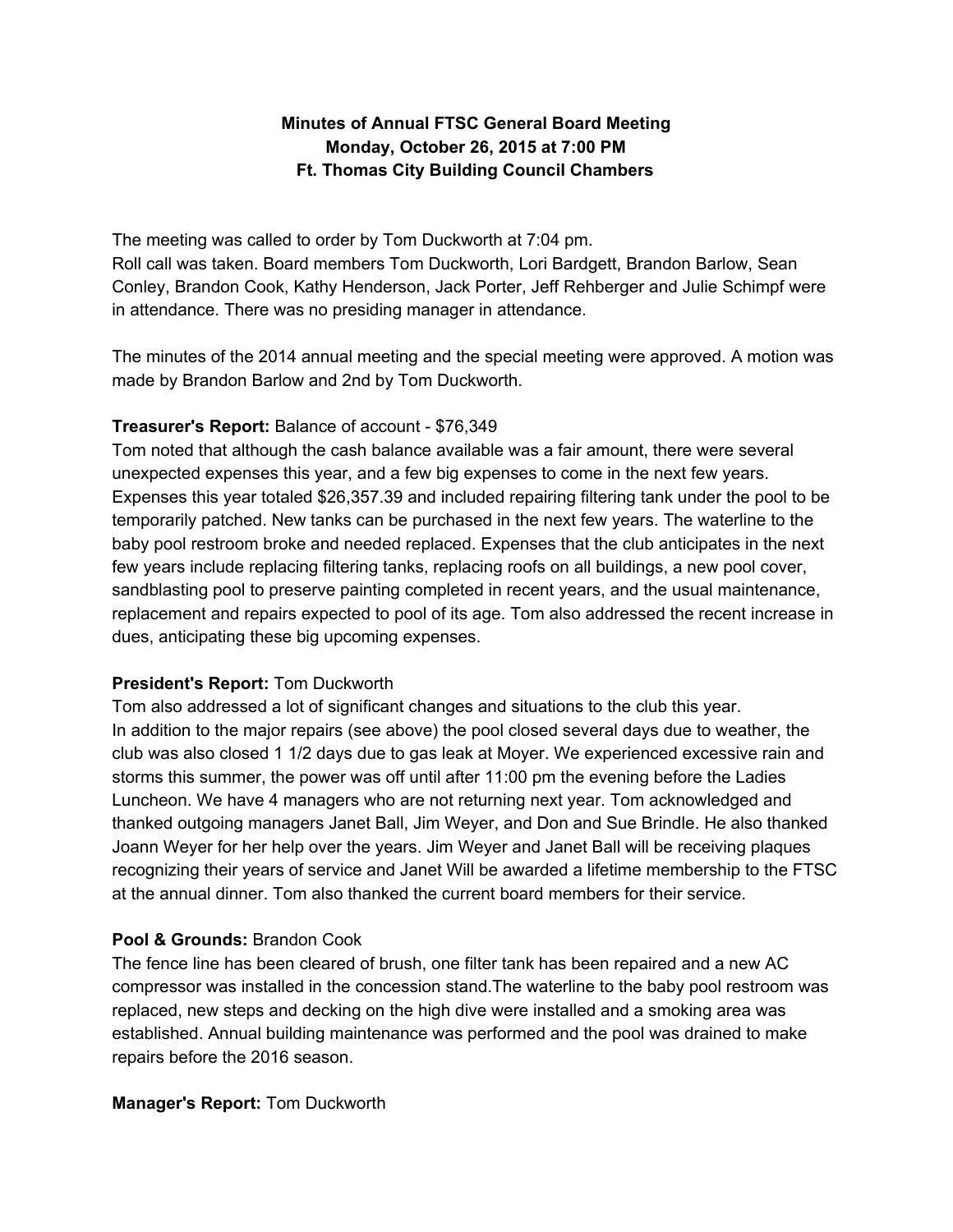Janet was not present, but submitted the manager's report. She thanked the board for all their help with the operation of the pool this year. The guards, concession stand and front gate employees all did a fine job. We had another successful year thanks to the cooperation of members and guests. Janet also thanked board members Julie Schimpf and Tom Duckworth, Tony Dougherty and his family, as well as her husband, children, brothers, nieces and nephews for assisting with activities and the opening and closing of the pool.

The concessions were \$28,321.47, expenses were \$14,069.27, and the profit was \$14,252.20. 1061 guest passes generated \$17,487.50 in revenue for the 2015 season.

### **Swim & Dive:** Jeff Rehberger

Jeff reported that the team had a great season and thanked the coaches. The team unify website is fully functional. A strobe light starter was purchased to assist hearing impaired swimmers. This year's fundraisers covered expenses for the teams and provided funds needed for poster day, donut day and other special events. Family involvement has increased this year which helped with the fundraisers and overall support.

#### **Activities Report:** Kathy Henderson

All events were successful again this year. Even with the weather, the turnout was good on most events. The 2014 season of activities had a loss of \$818.58, while the 2015 season had a small loss of \$29.86. Kathy thanked her committee members for their help this season.

#### **Membership Report:** Lori Bardgett

The season ended with 549 memberships, 42 certificates were turned in before the pool opened. We went through 62 names on the waiting list and 42 new families accepted memberships. The current waiting list is 605.

Early payment of dues (by 4/1/2015) was made by 352 members and 1760 guest passes. 60.3% (1061) of passes were used. Additional passes were given as prizes at pool activities. If used, they were included in the 1061 total.

#### **Old Business-**

Restroom toilets were raised. Discussion of possible guest fees increase, new board to discuss.

#### **New Business -**

\*Member suggested more late nite swims on Fridays.

\*Member questioned how the process of new management hiring is being handled. Tom explained that a committee was formed to post job description(s), and we hope to have a main manager hired by the end of 2015. The new main manager would assist in hiring managers/assistant managers. New management may split responsibilities, etc.

\*Member questioned outside pool management company operating the pool and stated section 7A and 7B state that an outside company may not manage the pool. Tom Duckworth said that